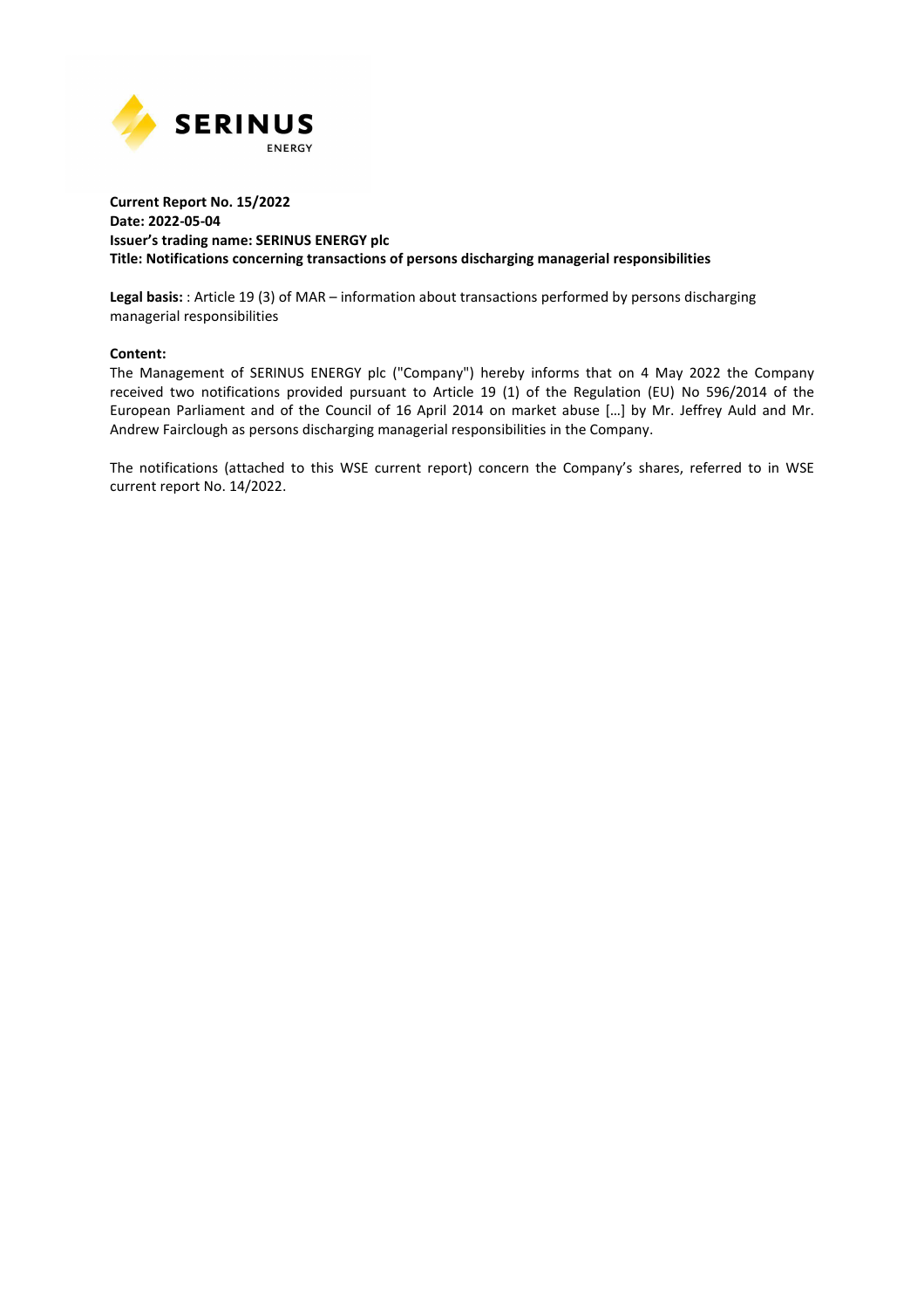| 1           | Details of the person discharging managerial responsibilities / person closely associated                                                                                                               |                                                                          |  |  |  |  |
|-------------|---------------------------------------------------------------------------------------------------------------------------------------------------------------------------------------------------------|--------------------------------------------------------------------------|--|--|--|--|
| a)          | Name                                                                                                                                                                                                    | Jeffrey Auld                                                             |  |  |  |  |
| $\mathbf 2$ | Reason for the notification                                                                                                                                                                             |                                                                          |  |  |  |  |
| a)          | Position/status                                                                                                                                                                                         | <b>Chief Executive Officer</b>                                           |  |  |  |  |
| b)          | notification<br>Initial<br>/Amendment                                                                                                                                                                   | Initial notification                                                     |  |  |  |  |
| 3           | Details of the issuer, emission allowance market participant, auction platform, auctioneer or<br>auction monitor                                                                                        |                                                                          |  |  |  |  |
| a)          | Name                                                                                                                                                                                                    | Serinus Energy plc                                                       |  |  |  |  |
| b)          | LEI                                                                                                                                                                                                     | 549300W183KUX62DVI32                                                     |  |  |  |  |
| 4           | Details of the transaction(s): section to be repeated for (i) each type of instrument; (ii) each<br>type of transaction; (iii) each date; and (iv) each place where transactions have been<br>conducted |                                                                          |  |  |  |  |
| a)          | Description of the financial<br>instrument,<br>οf<br>type<br>instrument                                                                                                                                 | Ordinary shares of Serinus Energy plc                                    |  |  |  |  |
|             | Identification code                                                                                                                                                                                     | JE00BF4N9R98                                                             |  |  |  |  |
| b)          | Nature of the transaction                                                                                                                                                                               | Award of shares under the Company's Long Term Incentive Plan<br>("LTIP") |  |  |  |  |
| C)          | Price(s) and volume(s)                                                                                                                                                                                  | Volume(s)<br>Price(s)                                                    |  |  |  |  |
|             |                                                                                                                                                                                                         | nil<br>3,563,548                                                         |  |  |  |  |
|             |                                                                                                                                                                                                         |                                                                          |  |  |  |  |

.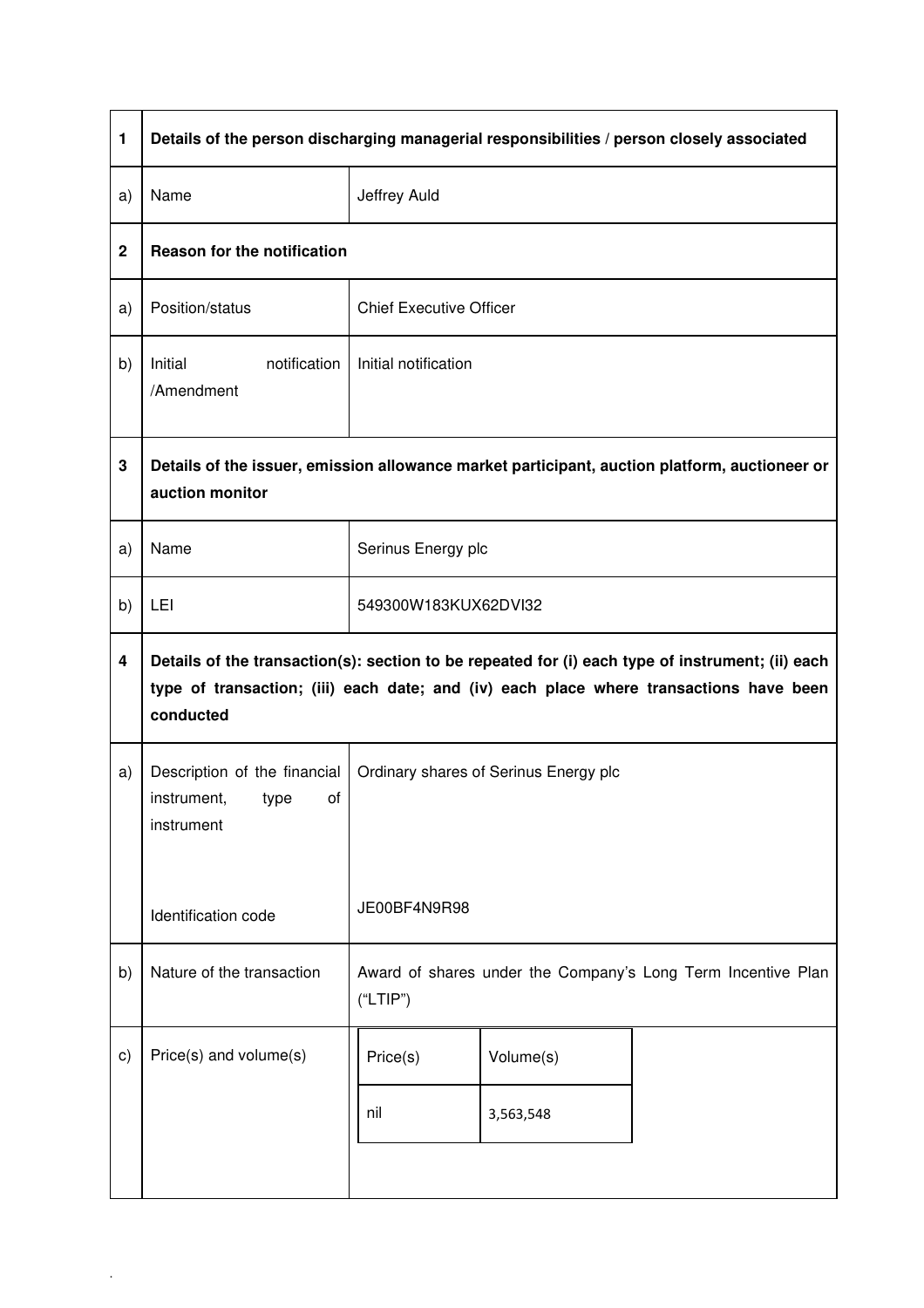

| d)       | Aggregated information         | Price(s)                         | Volume(s) |  |  |
|----------|--------------------------------|----------------------------------|-----------|--|--|
|          | - Aggregated volume<br>- Price | nil                              | 3,563,548 |  |  |
| $\Theta$ | Date of the transaction        | 29 April 2022                    |           |  |  |
| f)       | Place of the transaction       | Outside a trading venue (London) |           |  |  |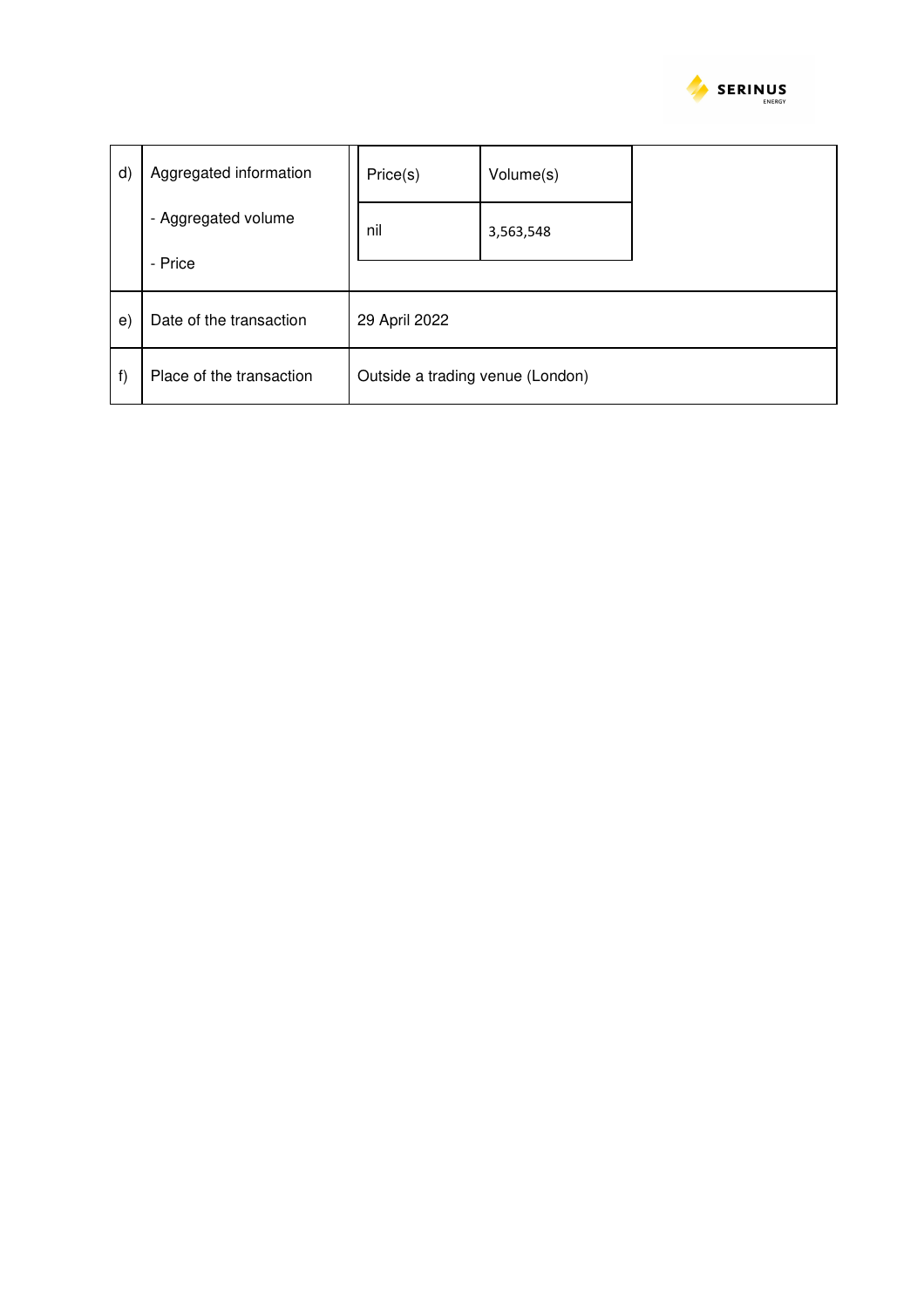| 1           | Details of the person discharging managerial responsibilities / person closely associated                                                                                                               |                                                                          |  |  |  |  |
|-------------|---------------------------------------------------------------------------------------------------------------------------------------------------------------------------------------------------------|--------------------------------------------------------------------------|--|--|--|--|
| a)          | Name                                                                                                                                                                                                    | Andrew Fairclough                                                        |  |  |  |  |
| $\mathbf 2$ | Reason for the notification                                                                                                                                                                             |                                                                          |  |  |  |  |
| a)          | Position/status                                                                                                                                                                                         | <b>Chief Financial Officer</b>                                           |  |  |  |  |
| b)          | notification<br>Initial<br>/Amendment                                                                                                                                                                   | Initial notification                                                     |  |  |  |  |
| $\mathbf 3$ | Details of the issuer, emission allowance market participant, auction platform, auctioneer or<br>auction monitor                                                                                        |                                                                          |  |  |  |  |
| a)          | Name                                                                                                                                                                                                    | Serinus Energy plc                                                       |  |  |  |  |
| b)          | LEI                                                                                                                                                                                                     | 549300W183KUX62DVI32                                                     |  |  |  |  |
| 4           | Details of the transaction(s): section to be repeated for (i) each type of instrument; (ii) each<br>type of transaction; (iii) each date; and (iv) each place where transactions have been<br>conducted |                                                                          |  |  |  |  |
| a)          | Description of the financial<br>instrument,<br>οf<br>type<br>instrument                                                                                                                                 | Ordinary shares of Serinus Energy plc                                    |  |  |  |  |
|             | Identification code                                                                                                                                                                                     | JE00BF4N9R98                                                             |  |  |  |  |
| b)          | Nature of the transaction                                                                                                                                                                               | Award of shares under the Company's Long Term Incentive Plan<br>("LTIP") |  |  |  |  |
| c)          | Price(s) and volume(s)                                                                                                                                                                                  | Volume(s)<br>Price(s)                                                    |  |  |  |  |
|             |                                                                                                                                                                                                         | nil<br>2,036,313                                                         |  |  |  |  |
|             |                                                                                                                                                                                                         |                                                                          |  |  |  |  |

.